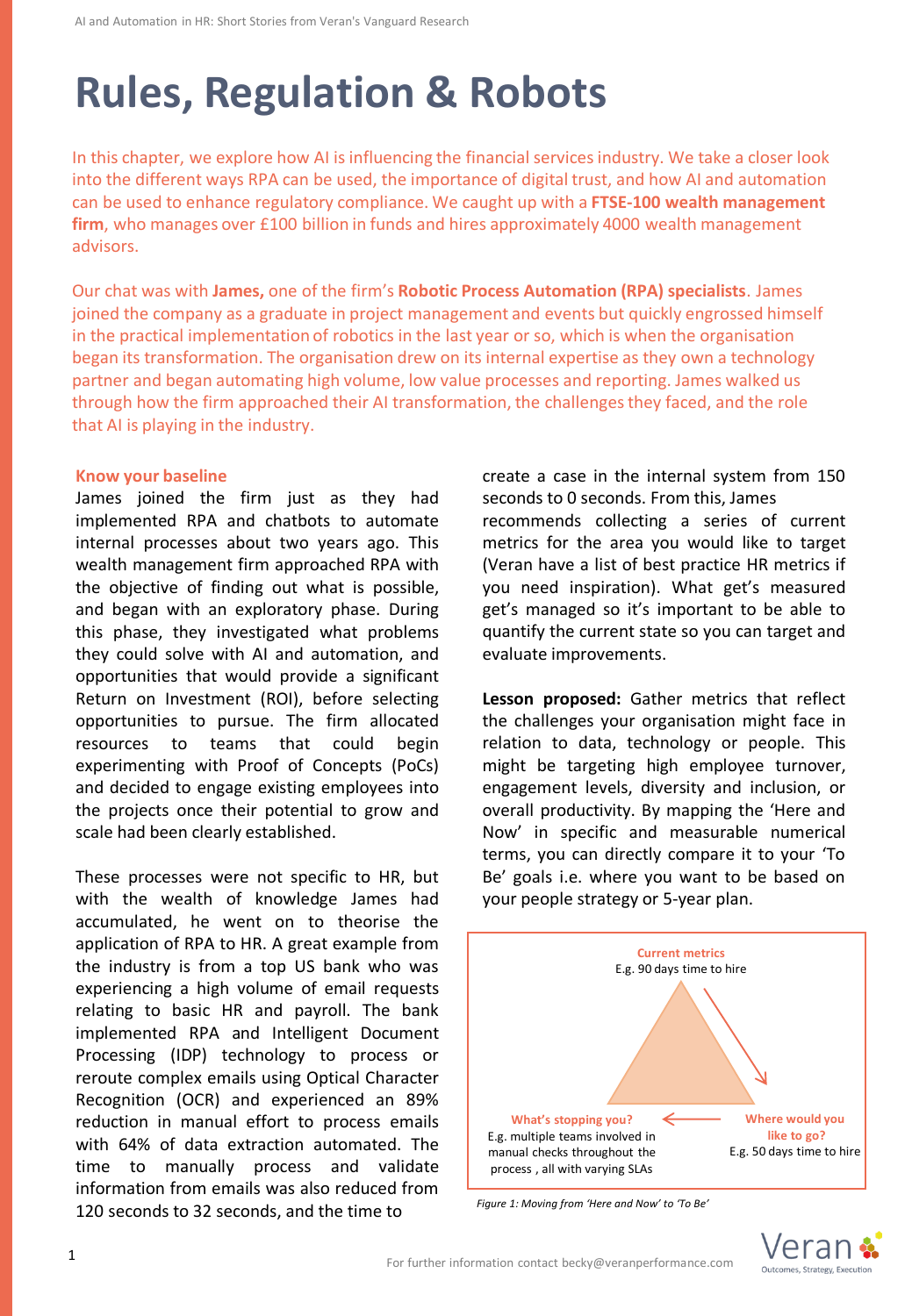If there is no gap between your 'Here and Now' and your 'To Be', there might not be a problem to solve and therefore no strong argument for RPA. However if you do recognise a gap, investigate what barriers are blocking you from reaching your 'To Be' and if that gap can be bridged using RPA (see *Figure 1* on page 2). In our example, RPA could resolve the blocker by removing manual checks from various teams and completing these automatically and in realtime.

If RPA can unblock what is stopping you from reaching your goal, you can build a business case. However if it is a problem that can't be solved with faster, accurate, 24/7 process Automation, your case for change or rationale for a PoC will be weak.

Another way to make the case for RPA is to look at your current metrics against industry benchmarks. If you don't have a defined 'To Be' value, benchmarks showing your competitors are performing can help you make your case for change.

# **Identify Candidates for RPA**

#### **Few Exceptions;**

A global IT company's new hire set up process would take a member of the HR team 30 minutes and involved frequent manual copying and pasting of data. Data migration should incur minimal to no exceptions, but due to the manual processing, this company experienced a high error rate in this process. Implementing attended and unattended robots to fully automate this process using the UiPath platform, it resulted in 10x faster processing, 100% accurate rate and being 100% scalable in peak times.

# **High Backlog;**

The Department of Work and Pensions (DWP) accumulated a backlog of 30,000 claims that would have taken 6 months to manually process. In response to this issue, the DWP deployed 12 UiPath robots which were able to process 2,500 claims per week , clearing the entire backlog within 2 weeks.

#### **Rule Based;**

A private government organisation who have a clear and rule-based promotion process previously required managers to submit forms for nominees which were then reviewed by a large team of administrators to manually checky they meet the eligibility rules e.g. years of relevant service, relevant training completed, and outstanding service where relevant. They have now digitalised this process, where RPA is being used to remove the mundane time consuming task of checking that each nominee meets the set criteria, saving significant time and cost especially when there are often hundreds of promotion nominees per month.

#### **High Volume;**

A HR service provider's internal payroll processes underwent 100,000 events per month and had an average handling time of 60 hours and required 6 full-time staff to manage the process. By implementing a UiPath robot, they were able to automate the process of entering payroll changes received by email into their SAP system, automating 90% of the process and seeing a Return on Investment (ROI) within 4 months. They achieved a 60% cost reduction, 85% faster processing time and a 25% reduction in manual effort.

## **Underlying Systems are Stable;**

Veran have been working with a government department to automate their resourcing and recruitment process. RPA is being built over a number of long-term systems that they now consider to be mature, well-documented, predictable and they have good insight into their operational costs. These systems include tools for managing recruitment campaigns, conducting security checks, processing payroll and onboarding. These systems are not going to be replaced in the short-term and no major changes or upgrades are planned, which makes them an ideal environment on which to build RPA.

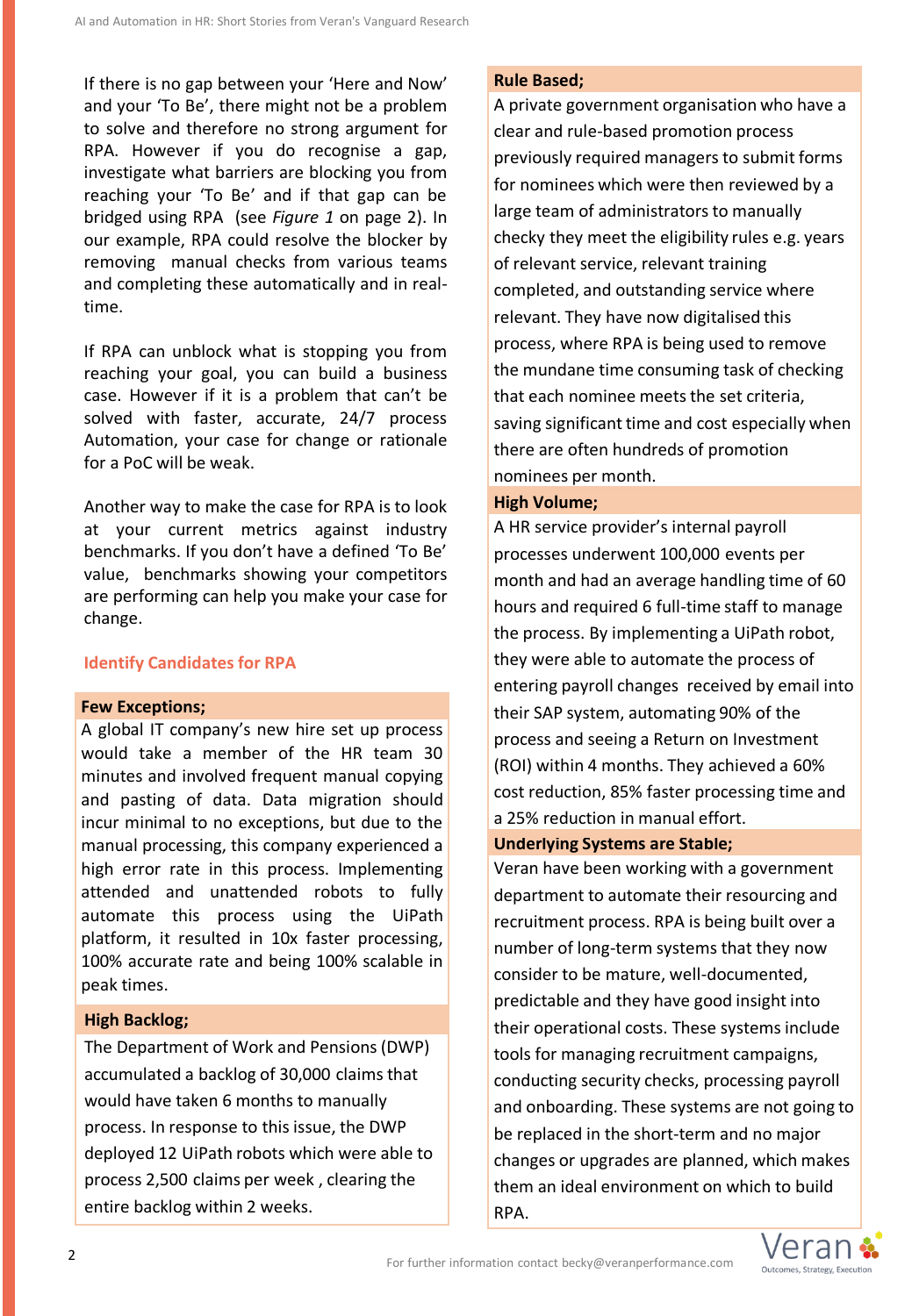# **Multiple Hand-Offs.**

The onboarding process often requires newstarters to manually complete various amounts of paperwork that require checking, processing and approving by different teams and individuals. The implementation of RPA could supplement this process by automating the following tasks:

- Creating an email and other relevant accounts
- Adding new staff to, and updating mail lists
- Generating phone extensions
- Requesting access cards
- Forwarding information and login codes via email

#### **DigitalTrust:**

# *"The best way to find out if you can trust somebody is to trust them*" - Ernest Hemingway

James revealed to us that people were naturally curious about the project rather than hostile as was expected. In fact, most of our vanguards stated that the most important aspect of an AI and Automation project is how you approach communication; emphasising the importance of gradually introducing employees at all levels into the fold to help build, maintain and spread trust.

James explained that the innovative space that he and his team work in was originally relatively secretive, and he was confident that it was likely down to luck more than anything that there wasn't more resistance to the project. Asked whether he would do the same again, he said "definitely not, it's about creating a culture of trust".

Indeed **'digital trust'** is something that is more relevant than ever. We hear in the news of data breaches or misuse of people's information, and being able to trust that your data will be secure forms a vital part of digital trust. HR needs to play a proactive role in instilling confidence and acceptance in employees about how and why their data and new technology are being used, and how it will benefit them.

**Lessons Proposed:** Ensure there is a strong branch of communication between the project team and employees throughout the organisation. By doing so, you can promote engagement and adoption of technology by confirming that the new technology will not violate any personal information or compromise their personal value. Three key ways in which you can promote digital trust are outlined below:

# **Aggregate and Anonymise**

Consider the use of 'differential privacy', where AI algorithms collect and consolidate aggregated statistics for groups of individuals that can't be tied back to one particular employee. For example, predicting financial security could be done via postcode levels, which is exactly what one of our vanguards, Experian, are doing when predicting retention risk. This could provide employees with comfort in knowing that their data is being used to identify trends rather than predictions specific to them.

# **Explore and Experiment**

Consider the possibility of providing employees with an opportunity to explore and experiment with a showcase AI tool, similar to what will be implemented. An academic study published by the Warton and Chicago Business Schools revealed that employees were significantly more likely to use and be satisfied with the outcomes of AI when provided with the opportunity to manipulate and modify an algorithm. A showcase tool doesn't need to reflect real data, but just provide an insight into how it will work and demonstrate security, validation and controls around data.

#### **Invest in training and change management**

Predict who your supporters and resisters will be early on where possible. You'll know what will work culturally and what barriers you might come up against, and you can build this into your training and change management plan. If you're not quite sure how your business will react to automation, robotics and AI, we would recommend spending more time with your employees to better understand how they feel about the changing role of technology and how it would fit in with the company culture. You can even use AI to gain this insight by implementing an email address, dedicated phoneline or chatbot to gather questions and feedback.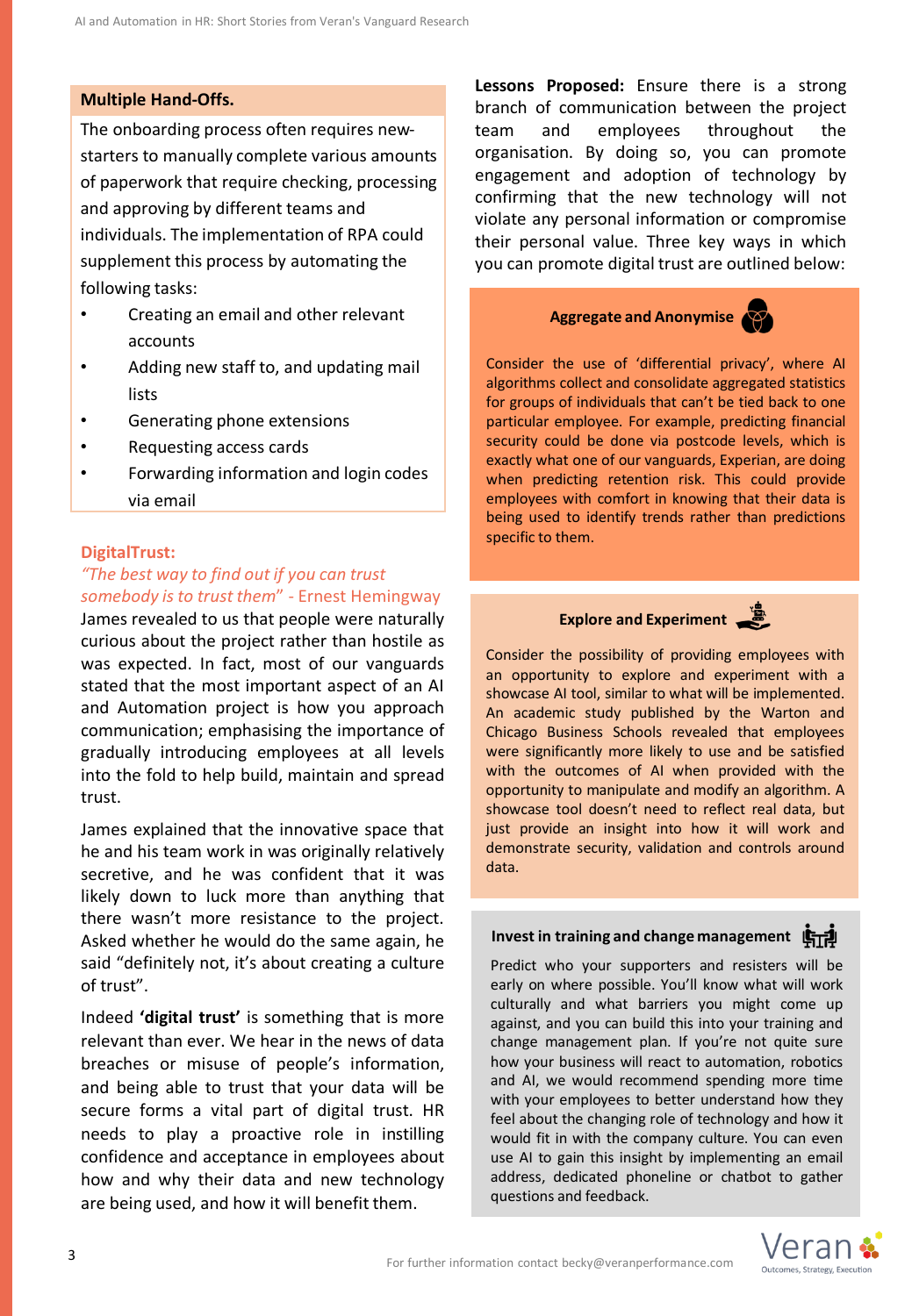## **Robots need experimental iterative design**

In a regulated and controlled business, the need for detailed specifications and approval before technology can go live is important. This is in direct odds to the way that robotics and AI is developed which needs speed and requires constant change. This tension threatens the very usefulness of the technology as the approval of detailed design is complex and time consuming.

James outlines that from a practical point of view, too much governance often doesn't allow projects to get off the ground, and that sometimes you just need to let the project run. This project was the first of its kind for this organisation, so that's exactly what they did, and they are subsequently building a governance framework and Centre of Excellence. James reassures us that because the technology is not something that is being widely deployed through the business, there is less risk yet enough freedom to experiment, which drives change. Being experimental also means allowing some areas of the project to fail, which is supported by an agile mindset when approaching AI, Automation and robotics.

#### **Lesson proposed: Like River Island in Chapter**

**1,** working in an agile way means targeting single process steps or small parts of a process and gathering feedback from different users in order to iterate the automation. You will need to educate the business to move away from having to design all future processes in one go before it can be built and tested, and instead involve those people in iterative design.

#### **Regulation as a reason to robotise**

One of the biggest challenges that the financial services industry faces is the growing level of scrutiny from regulators and investors. As a result of new regulations such as the Senior Managers and Certification Regime (SM&CR), businesses and individuals have increased accountability and thus the ongoing personal risk of non-compliance is higher than ever.

AI and automation can assist in managing regulation by:

- Calculating employee behaviour risk and regulatory compliance
- Tracking and timestamping data points needed for formal reviews
- Conducting background checks undertaken on staff or clients

The Nasdaq stock market are now using an AI based behavioural profiling algorithm to learn patterns of individuals' trades and flag up activity outside of individual benchmarks, such as heavy investing, before alerting a manager. They acquired a regulatory tech firm called [Sybentix,](https://business.nasdaq.com/market-tech/market-participants/Nasdaq-Buy-Side-Compliance) and are exploiting this technology to gain early insight into potential market manipulation (such as layering and spoofing), various forms of market abuse (such as insider trading) and financial crime, reducing time spent on investigating false positives and enhancing the likelihood of regulatory compliance. There is a clear benefit of such technology from a performance management perspective, but there are understandable concerns from employees about digital trust. It highlights that trust and monitoring are a two-way street, with concerns from both employees and the business.

**Lesson proposed:** Be transparent about the rationale and benefits of compliance based implementations from both an employee and business perspective. Consider creating a 'What's in it for me?' sheet showing how the new tool helps employees, managers and the firm, plus other peer firms or competitors who are already using the tool. Cushion the transformation with a focus on creating a culture of digital trust, where employees can ask questions and understand at a high level how the technology and algorithms work.

#### **Are we holding back the robots?**

We finish our discussion by debating a potential limitation to the design of automated process. Because RPA is designed by humans to replicate humans, we are potentially missing a trick in designing new and better processes not restricted by the human brain and our habits, biases and shortcuts.